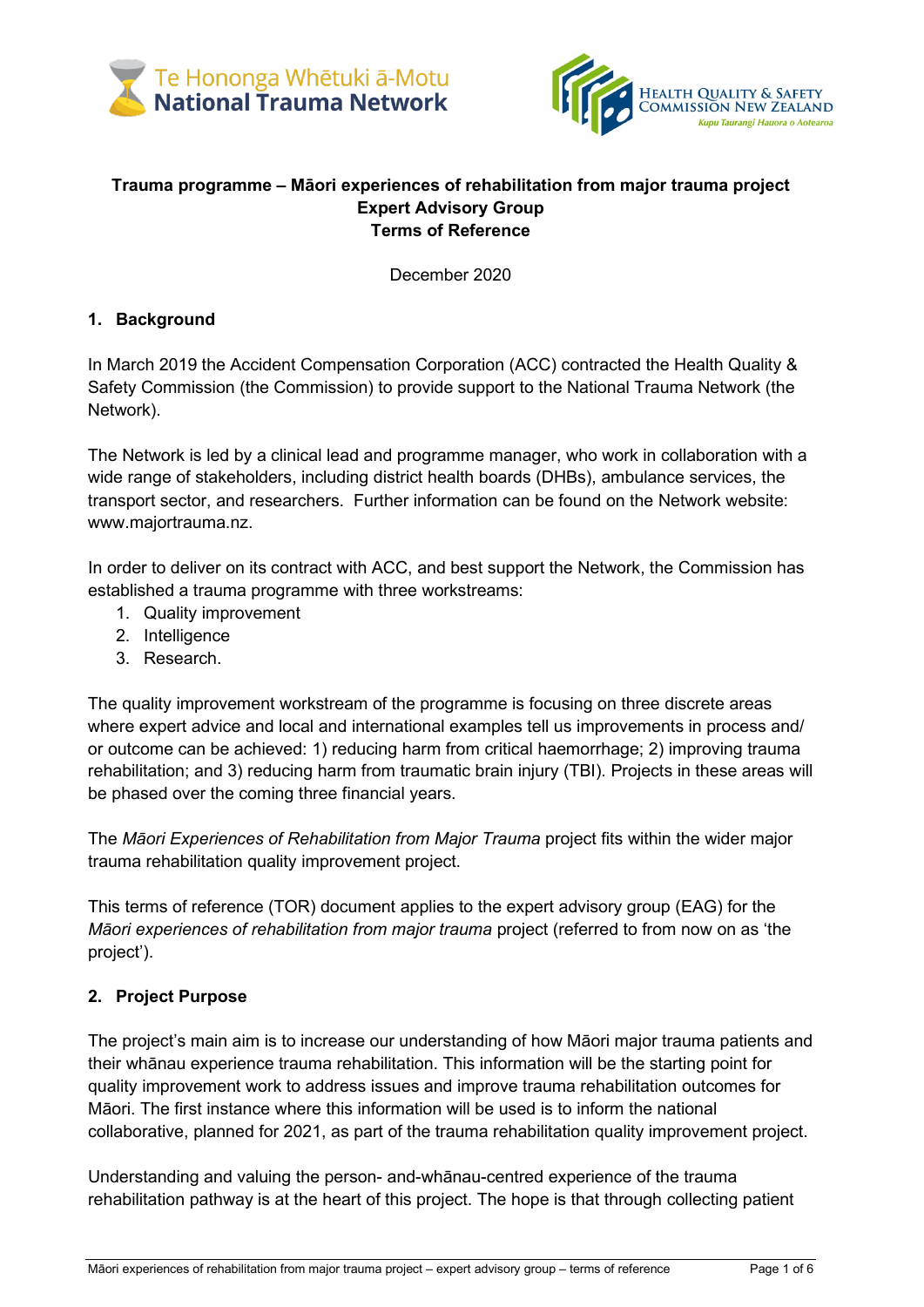and whānau stories we will gain a deeper understanding of their experience and highlight opportunities for improvement. It is acknowledged that the rehabilitation journey is a shared whānau journey.

From herein, the patient experience and whānau experience will be collectively referred to as the "the whānau experience" and "the whānau journey" or similar.

**Pae Ora** as outlined in He Korowai Oranga<sup>[1](#page-1-0)</sup> will be the guiding framework for this project, offering a holistic platform from which to achieve the three key aims of this project:



| Aim<br>Aim 1: To understand the care and rehabilitation experiences of Maori<br>major trauma patients and their whanau from which to develop a clear<br>articulation of the gaps and opportunities for improvement                                                                                                        | <b>Links to</b><br><b>MAURI ORA</b><br><b>WHĀNAU ORA</b> |
|---------------------------------------------------------------------------------------------------------------------------------------------------------------------------------------------------------------------------------------------------------------------------------------------------------------------------|----------------------------------------------------------|
| Aim 2: To gain insight into the wider trauma care and recovery picture<br>for Māori major trauma sufferers and their whanau and, in doing so:<br>a. Scope priorities for further research<br>Develop patient stories and quotes for the trauma team to inform a<br>b.<br>'case for change' for subsequent pieces of work. | WAI ORA                                                  |
| Aim 3: To ensure that the projects within the Commission's trauma<br>programme and the Network's work programme are appropriate for<br>Māori and will result in improved outcomes for Māori major trauma<br>patients.                                                                                                     | <b>PAE ORA</b>                                           |

### **"Recognising that Māori have their own health aspirations, priorities, goals and ways of working"**

He matapihi ki te kounga o ngā manaakitanga ā-hauora o Aotearoa 2019. [2](#page-1-1)

### **Ethics**

<span id="page-1-0"></span><sup>1</sup> Ministry of Health. 2014. The Guide to He Korowai Oranga – Māori Health Strategy. Wellington: Ministry of Health.

<span id="page-1-1"></span><sup>2</sup> [https://www.hqsc.govt.nz/our](https://www.hqsc.govt.nz/our-programmes/health-quality-evaluation/publications-and-resources/publication/3721/)-programmes/health-quality-evaluation/publications-and[resources/publication/3721/](https://www.hqsc.govt.nz/our-programmes/health-quality-evaluation/publications-and-resources/publication/3721/)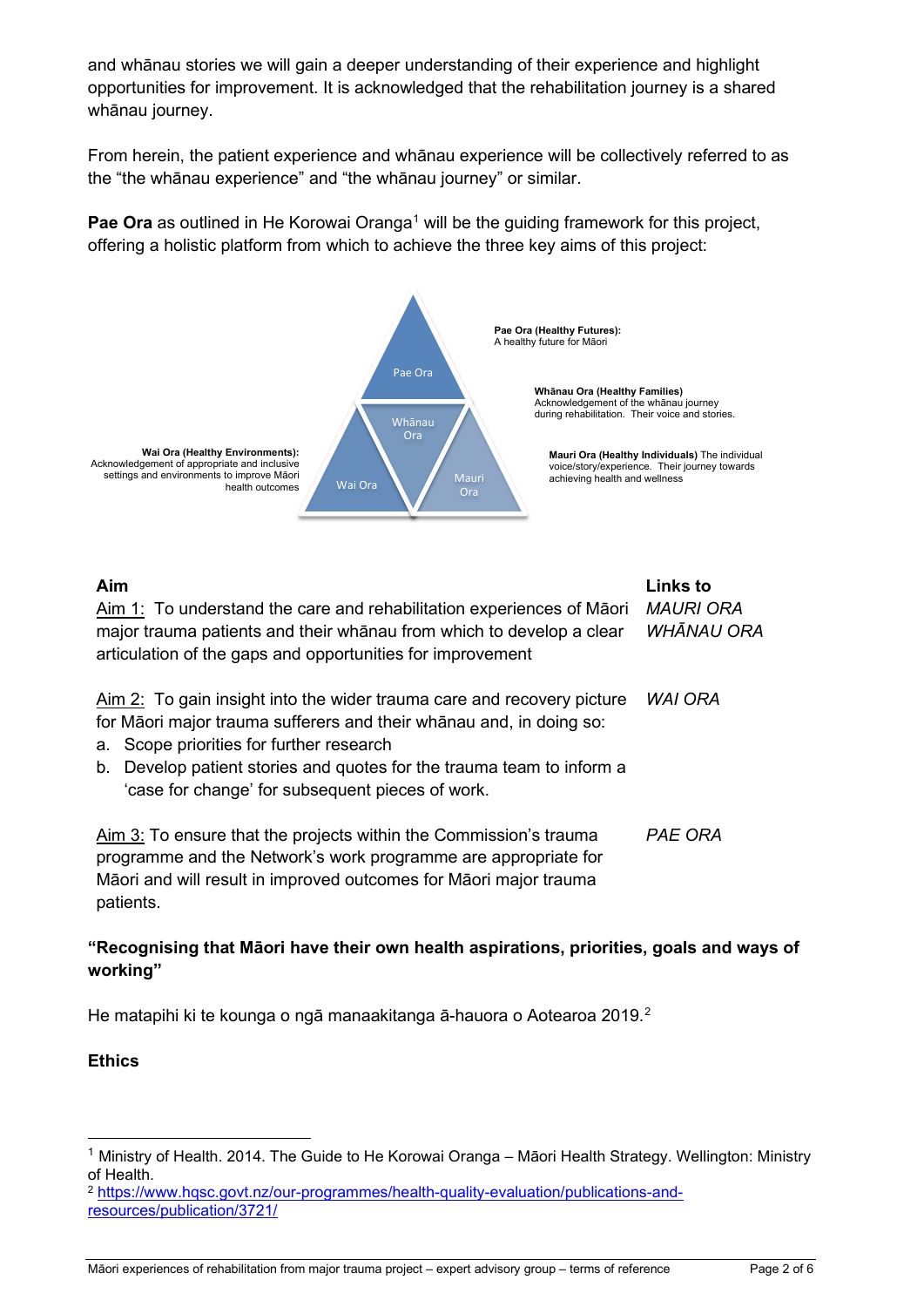It is important to note that the project is not a research project and therefore out of scope for HDEC review. However, we will be taking an ethical approach throughout the entire patient experience process. A recognised qualitative information gathering methodology will be used. Participants' privacy and confidentiality will be protected throughout, with information securely stored and access to this information controlled. A formal, two-stage consent process will be used (firstly, consent to participate and secondly, consent that compiled information is accurate and can be used for quality improvement purposes).

Participants' time and effort will be recognised by koha in the form of a \$300 voucher from the provider of their choice (options will be determined by local availability but will most likely will include: Pac n Save, Countdown, New World, MTA, The Warehouse and similar).

A separate project plan has been developed and should be referred to for more information about the project.

### **Governance of findings**

The project will be using a kaupapa Māori approach, which has inherent implications for the governance of the findings:

- All findings collected as part of this project will be owned by/ remain the property of the participants and their whānau.
- Consent will be sought at multiple points:
	- $\circ$  to undertake the interviews
	- $\circ$  to confirm that the write up of the data that will be used for internal purposes only is accurate/ acceptable to the participants
	- $\circ$  to confirm that if a write up is done for public use (e.g.: in the form of a case study) that it is accurate/ acceptable to the participants and that they consent to it being made public.
- The findings will be stored in New Zealand.
- The findings will be stored and accessed in a secure manner that protects the participants' privacy.
- The raw findings will not be made available to anyone outside the Commission and Network.
- The key themes will be summarised taking care that individuals (patients and their whānau) will not be identified.
- Case studies will be presented only with consent from the individuals. The findings will not be used for any purposes other than that which it was originally collected for and that which has been consented to by the participants.

### **3. EAG purpose**

A project lead, Sharon Pihema, has been appointed to the project team on a 0.6 FTE basis. She will chair the EAG.

The EAG's purpose is to support Sharon to be successful in her role (including by providing her with appropriate pastoral care should she need it – Sharon will be responsible for escalating this need to the EAG) and to support the project to be appropriately scoped and implemented and, most importantly, that its findings are used to improve Māori trauma rehabilitation experiences and outcomes.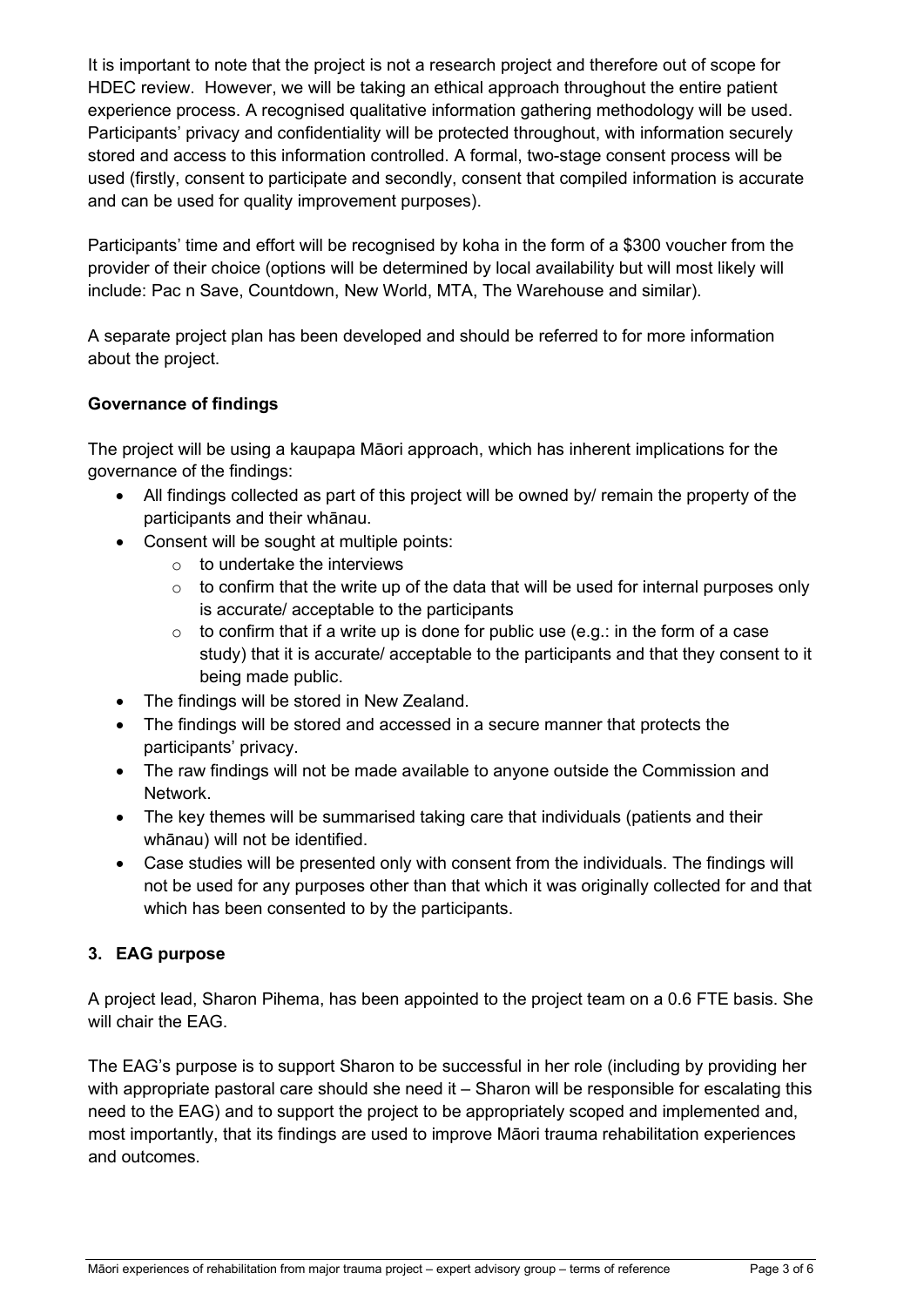The EAG is a 'safe' group that the project team can consult and debate with, in confidence. It will also be an 'expert' group and members have been appointed because their knowledge and skills are recognised in the sector. Members will be from varying parts of the Māori health sector/ Māori patient pathway and in addition to representing these services, they will be expected to utilise their expertise to promote optimising whānau outcome and experience.

The Commission and the Network leadership will support the EAG to carry out its tasks.

## **4. Key Tasks**

The key tasks for the EAG are to:

- a. **Ensure Te Tiriti o Waitangi is prioritised** throughout and across the project to make sure services meet the needs of Māori, including considering the following:
	- Te Tiriti is central and Māori are equal or lead parties across the project(s).
	- Mechanisms are in place to ensure equitable Māori participation and/or leadership in setting priorities, resourcing, implementing and evaluating the project.
	- There is evidence of Māori values influencing and holding authority across the project. Including acknowledgement of the importance of Wairua, rongoā, healing and wellness across the project.
	- There is evidence of Māori exercising their citizenship as Māori across the project(s).
- b. **Use** practical knowledge and expertise to guide the project team to ensure that the project approach is both robust and implementable and will lead to improved outcomes for whānau
- c. **Provide expert advice** on the interpretation and use of findings from this project and identified opportunities for quality improvement to support whānau rehabilitation experiences.
- d. **Assist with sector engagement** by proactively supporting effective relationships across the DHBs at a local, regional and national level.
- e. **Ensure appropriate data governance** by providing oversight of the collection and use of the data and ensuring that associated processes protect Māori data sovereignty.
- f. **Support Sharon and the wider team to be successful** in planning and implementing the project by providing both practical and appropriate pastoral care.

### **5. Project governance**

The EAG is responsible for providing advice to the Commission via the project lead and trauma programme team. The Commission does not need to accept this advice; where the EAG's advice is not followed the Commission will provide the group with the rationale for this.

The trauma programme team will manage the project's governance (i.e.: via the Commission's internal steering group and via the external ACC-Commission contract governance group and Network governance group).

### **6. Membership**

The EAG comprises approximately 4-5 members, who are experts in their respective fields and/ or representatives of key stakeholders. Members should be actively connected to/ engaged with the community or group/s they seek to represent. In order to ensure the group stays small enough to be efficient, members can represent multiple stakeholders or groups.

Membership will include, (but not necessarily all or be limited to) representatives of: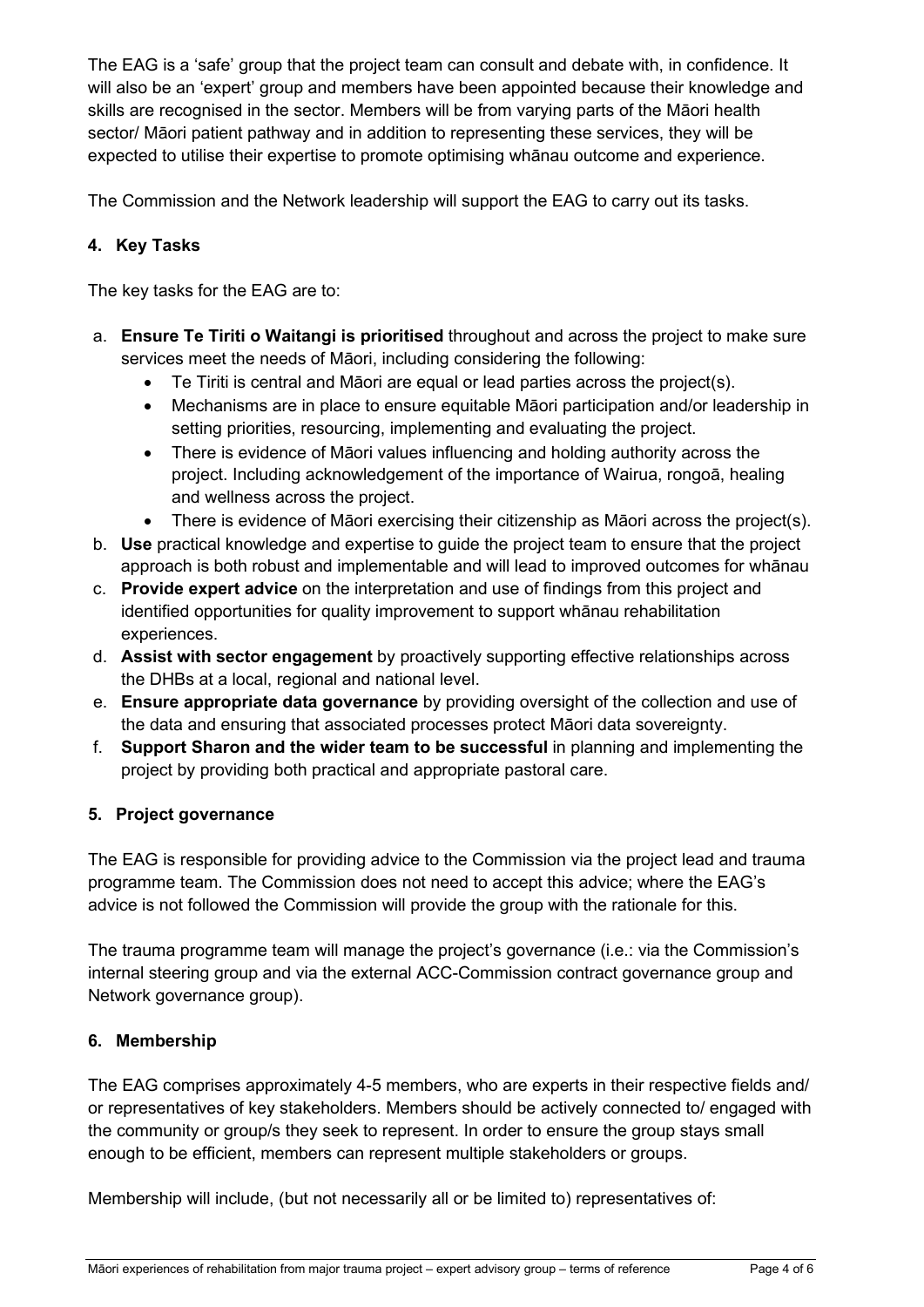- a. DHB Director Māori Health
- b. Commission's Māori Health Outcomes team rep
- c. Commission's Partners in Care team rep
- d. Consumer rep.

The group may also co-opt other representatives to attend meetings on an 'as required' basis, if there is a need for specialist advice that cannot be met from the existing membership, by prior approval of the Chair.

### **7. Responsibilities**

The EAG has an obligation to conduct its activities in an open and ethical manner. Members are expected to:

- a. Work co-operatively, respecting the views of others with a focus on improving health outcomes and overall system performance as well as improving the experience for health care for consumers, whānau and family
- b. Work strategically contributing to a sustainable system of improvement
- c. Act, as a collective group, in the best interests of quality and safety initiatives locally, regionally and nationally
- d. Be a point of liaison with the relevant stakeholders, groups and colleges
- e. Make every effort to attend all meetings and devote sufficient time to become familiar with the priorities of the group and the wider environment within which it operates
- f. Identify and declare any conflicts of interests (via the conflict of interest register) and proactively manage any conflicts
- g. Refer requests for media comments to the Chair.

### **8. Meetings and decision-making**

- a. The EAG will meet a minimum of four times, by Zoom or in person
- b. A quorum will be a minimum of three members
- c. Where substantive decisions or recommendations are required, all members will be encouraged to contribute by email
- d. Decisions will be made by consensus.

# **9. Secretariat**

The Commission will provide the secretariat for the group. The responsibilities of the secretariat include:

- a. Preparing and distributing the agenda and associated papers at least five days prior to meetings
- b. Recording and circulating the minutes no later than a fortnight following the meeting date
- c. Managing the organisational arrangements for meetings, including flight bookings, the provision of rooms and audio-visual equipment
- d. Managing the membership appointment process.

# **10. Reporting and Communication**

Minutes will be taken at each meeting to record the matters discussed, decisions made, agreed action points and recommendations made.